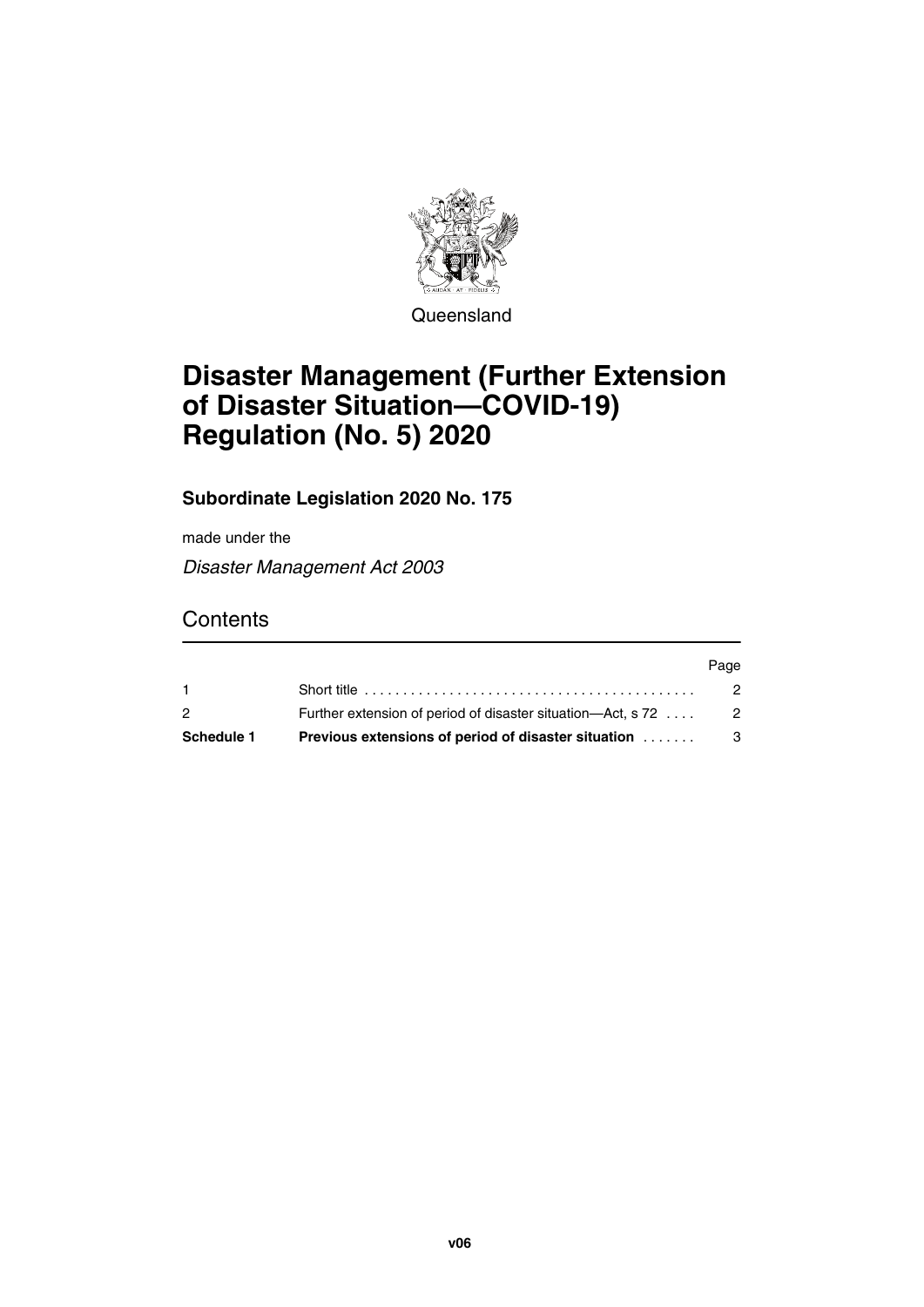Disaster Management (Further Extension of Disaster Situation—COVID-19) Regulation (No. 5) 2020

[s 1]

#### <span id="page-1-0"></span>**1 Short title**

<span id="page-1-1"></span>This regulation may be cited as the *Disaster Management (Further Extension of Disaster Situation—COVID-19) Regulation (No. 5) 2020*.

#### <span id="page-1-2"></span>**2 Further extension of period of disaster situation—Act, s 72**

- <span id="page-1-3"></span>(1) This section applies to the disaster situation—
	- (a) declared on 22 March 2020, under section 69 of the Act, for the whole of the State; and
	- (b) extended on 2 April 2020, under section 72 of the Act, by the *Disaster Management (Extension of Disaster Situation—COVID-19) Regulation 2020*; and
	- (c) further extended, under section 72 of the Act, on the days and by the regulations stated in schedule 1.
- (2) The period of the disaster situation for the whole of the State is further extended, under section 72 of the Act, by 34 days.
- (3) Schedule 1 states, for information purposes only, the day to which the period of the disaster situation was extended by each regulation mentioned in that schedule.

*Editor's note—*

The period of the disaster situation is now extended until the end of the day on 2 October 2020.

*Notes—*

- 1 Notice of the declaration of the disaster situation was gazetted on 22 March 2020.
- 2 Under section 72 of the Act, this regulation commences on the day it is made and expires at the end of the period stated in subsection (2) unless it is sooner repealed or it expires under section 73(4) of the Act.
- 3 See section 138 of the Act in relation to the application of section 72 of the Act for the COVID-19 emergency period.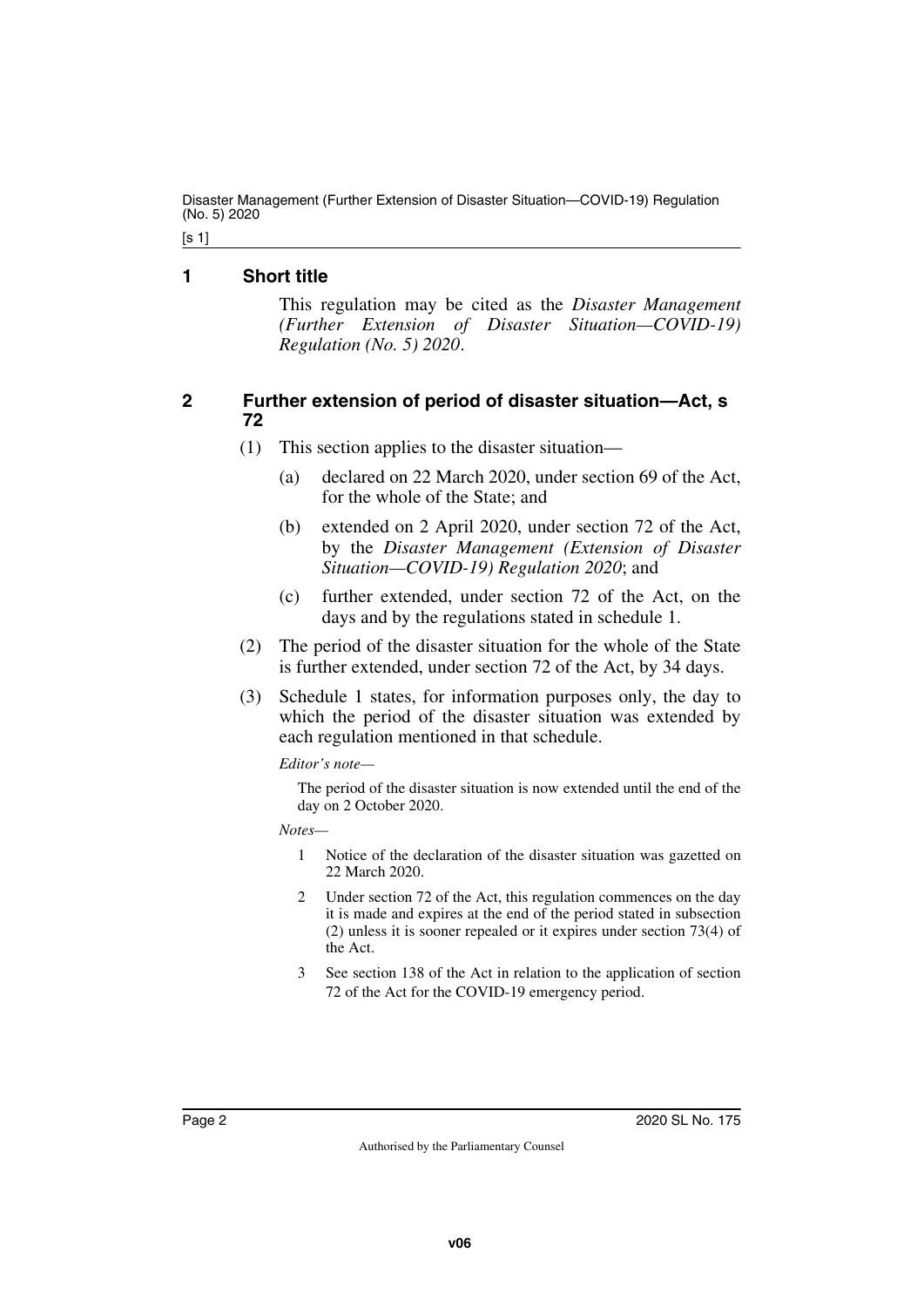## <span id="page-2-1"></span><span id="page-2-0"></span>Schedule 1 Previous extensions of period **of disaster situation**

section 2(1)(c)

| Day previous<br>extension made | <b>Regulation</b>                                                                                               | Day to which<br>period extended |
|--------------------------------|-----------------------------------------------------------------------------------------------------------------|---------------------------------|
| 16 April 2020                  | Disaster Management (Further<br>Extension of Disaster Situation-<br>COVID-19) Regulation 2020                   | 3 May 2020                      |
| 30 April 2020                  | Disaster Management (Further<br>Extension of Disaster Situation-<br>$COVID-19$ ) Regulation (No. 2) 2020        | 17 May 2020                     |
| 14 May 2020                    | Disaster Management (Further<br><i>Extension of Disaster Situation—</i><br>$COVID-19$ ) Regulation (No. 3) 2020 | 31 May 2020                     |
| 28 May 2020                    | Disaster Management (Further<br>Extension of Disaster Situation-<br>$COVID-19$ ) Regulation (No. 4) 2020        | 29 August 2020                  |